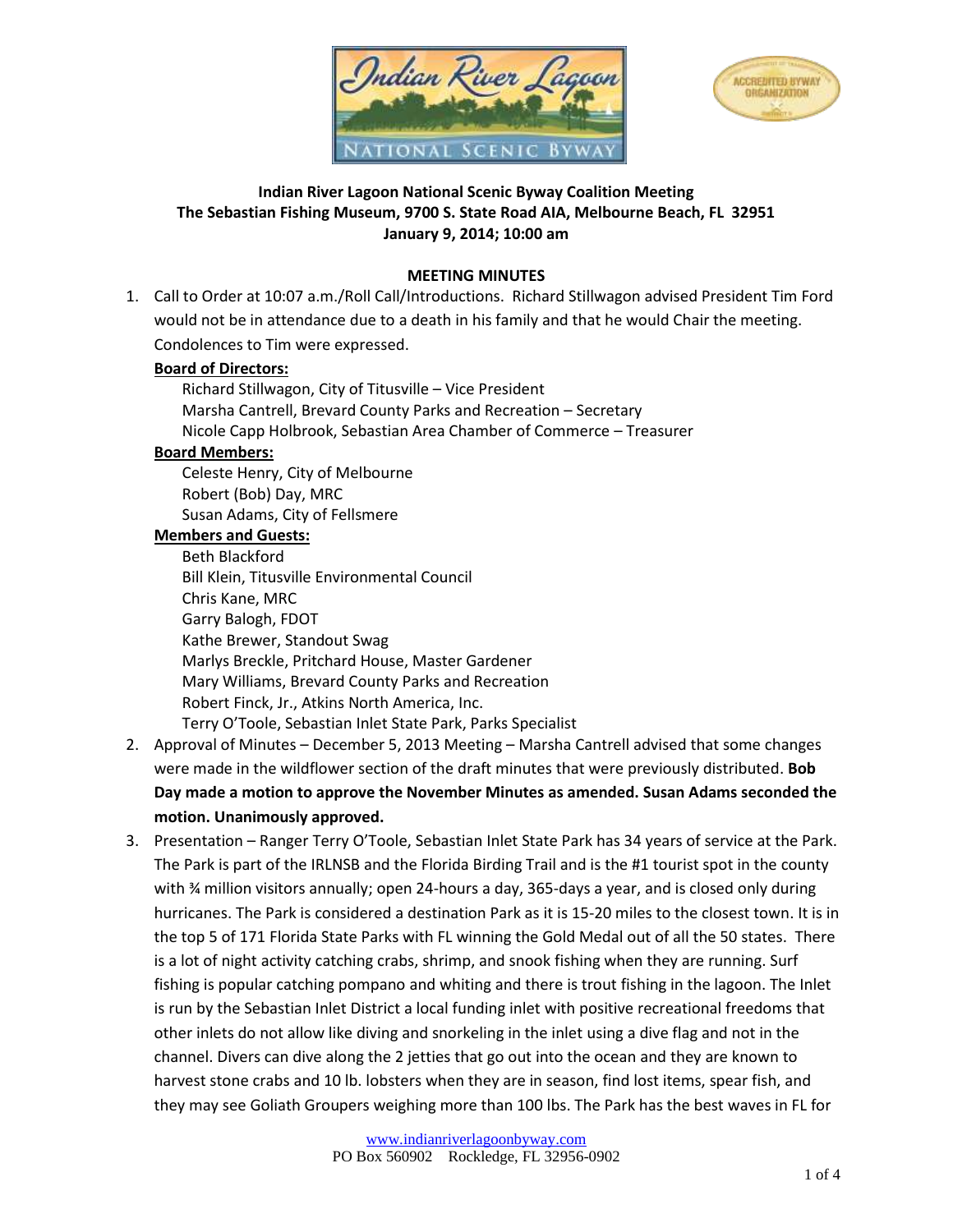surfing because of the south moving current. Monster Hole is ½ mile off shore on the north side, known for its big sharks and popular for personal watercrafts to jump waves because there are no surfers. It is a sand bar and when there is an outgoing tide and the current is flowing south, it brings little bait fish into a big hole for predators to feed on. Winter camping is popular and gets full as regular campers make reservations 11 months in advance. The inlet marina has primitive camping, pontoon boats, motorboats, canoes, and kayaks for rent and ranger guided kayak tours every Wednesday at 1pm. They can provide 40 different interpretive programs on plant and animal education and teaching recreational skills like how to fish, throw a cast net, and how to find turtles on the beach. This is the  $35<sup>th</sup>$  year for the free turtle night walks during the summer. There is a multi-use path for roller bladers, bicyclists, and walkers. There is a safe swimming area in a sheltered cove alongside the channel with no current or under-toe. They have 250 volunteers and 27 employees. There is a new concession that has a second floor available for rent with a scenic 360° view. The McLarty Treasure Museum is the first property the state acquired and is a living museum. There is a Sebastian Fishing Museum. They have a night sounds concert once a month with a campfire under the full moon with different music each month. They have 6-8 rangers who are trained in the eradication of Lionfish, box jellyfish, black rats, and plant life like Brazilian pepper trees. They also manage the Indian River Lagoon Buffer Preserve State Park that is located 5 miles north on AIA near South Beach Community Park. It is 300 acres for conservation and preservation and is not officially open to the public. Sebastian Inlet has something for everyone.

- 4. Committee Reports
	- A. Sustainability Committee Marsha Cantrell She advised there was no meeting.
		- Kiosk and Mobile Phone App Richard Stillwagon reported he has technical experts working on the graphics for the Titusville kiosk as they are not printing correctly.
	- B. Website Committee Nicole Holbrook She ran a year-end report for Jan 1, 2013 to Dec 31, 2013. There were 5,325 visitors, visits were up 27%, unique visitors were up 34%, page views up 23%, average duration was down 12%, new visitors up 6%, amount of pages visited down 2%. 4,546 visitors were desktop users, 777 were mobile users up 155%, 630 were tablet users up 126%. With the new website being more mobile friendly the visits should increase. There were no email requests for information. The map is still in planning and there are 3 options. #1 is to edit existing map and it would not be mobile friendly for \$600, #2 is to recreate map using Google Maps and it would be mobile and desktop friendly for \$2,000 plus 5 hours of design time at \$125 per hour, #3 is to recreate using Flash and it would not be mobile friendly for \$3,500 plus 15 hours of design time at \$125 per hour. Nicole advised that a decision needed to be made. Garry Balogh stated that money was available. It was agreed to go with option 2 and to confirm we would have the ability to edit.
	- C. On-line store Kathe Brewer is talking to suppliers regarding demand ordering, price points, and the availability of popular items. She will submit a list to the Sustainability Committee for approval. The online orders go directly to the supplier with no cost or inventory to the Coalition. We will have to pay logo setup charges for the suppliers we select. She should have everything to Costa by the end of the month.
	- D. FDOT Scenic Byway Coordinator Garry Balogh He advised that Japan is very interested in scenic highways and that they have their own program. There is a designation event for a new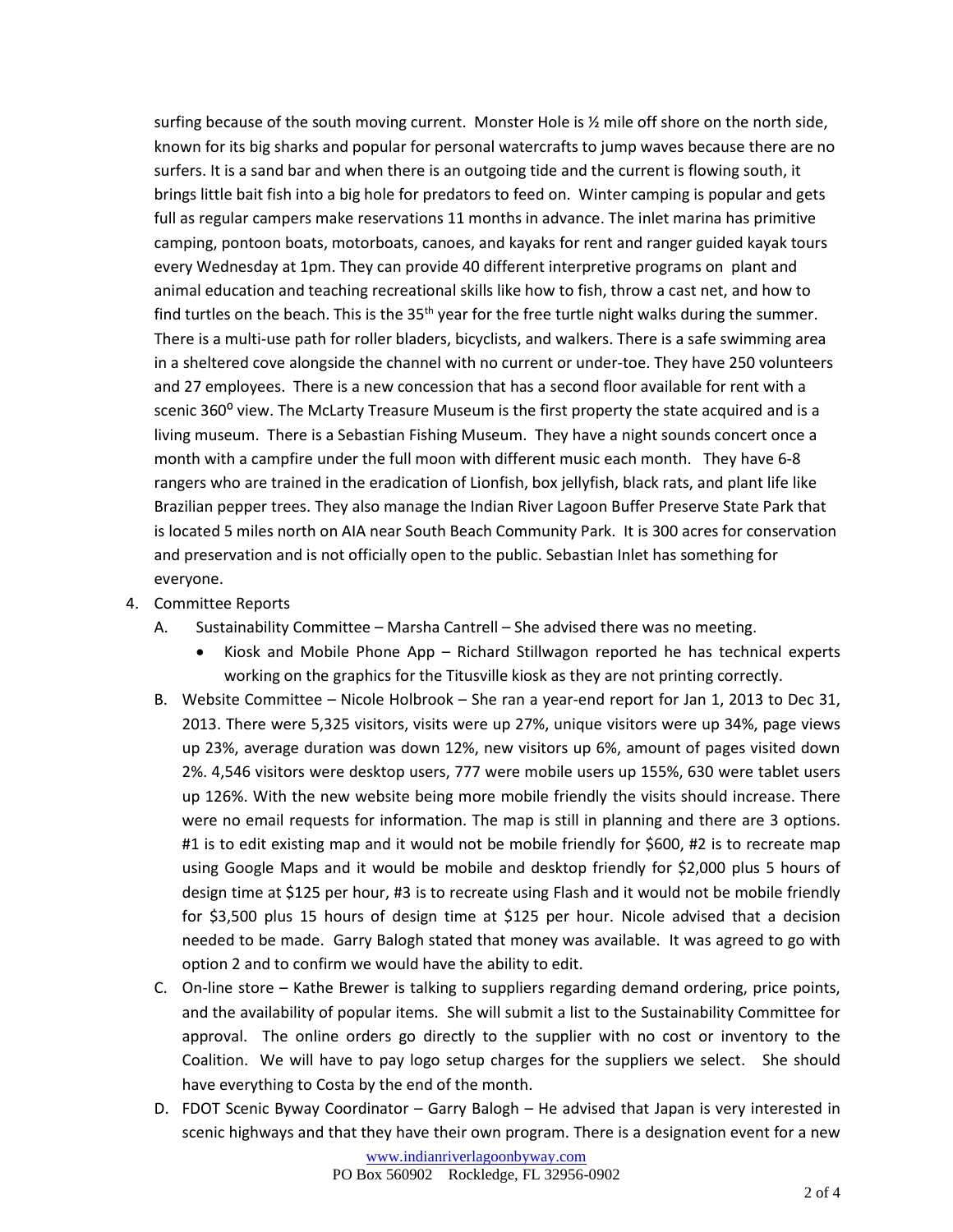rural scenic byway called the Scenic Sumter Heritage Byway in Bushnell on January 25. Bob Finck will send the flyer to Marsha to forward to the Coalition.

- 5. Reports of Officers
	- A. President Tim Ford Absent
	- B. Vice President Richard Stillwagon He reported previously on the City's kiosk.
	- C. Secretary Marsha Cantrell She stated the Cocoa Beach Chamber of Commerce requested a box of our IRLNSB brochures.
		- "Adopt" a Meeting for 2014 A presentation is needed for February. Beth Blackford stated she had a few leads. Marlys Breckle made arrangements for the March meeting at the Harry T. and Harriette V. Moore Cultural Center in Mims. Bob Day will request the City of Cocoa Beach to present a complete streets program at November's meeting.
	- D. Treasurer Nicole Capp Holbrook The 2013 Year End Budget and the 2014 Budget were distributed.
		- Status of Bank Account She advised there was no activity since last meeting leaving the balance of \$652.08.
		- Yearly Budget Comparison There was a year end difference of \$101.51. Donations were down and there were no website fees other than domain renewals; proposed online store fees and meeting costs were not used; postage was used for the P.O. Box fee; and, there were no mailing fees or office supplies. **Bob Day made a motion to accept the Year End Report. Celeste Henry seconded the motion. Unanimously approved.**
		- One Year and Three Year Budget Review A Kiosk Materials & Labor line item was added to the projected expenses in the 2014 proposed budget for \$1,400 (2 kiosks at \$700 each) with everything else remaining the same. **Bob Day made a motion to approve the FY 2014 Budget. Kathe Brewer seconded the motion. Unanimously approved.**
- 6. Old and Unfinished Business
	- A. North Byway Extension The application was submitted December 23 for SHAC to review on January 29. Bob Finck will provide a link to download the application for Marsha to forward to the Coalition.
	- B. Level 2 Accreditation Garry reported Corridor Solutions would be contacting Tim Ford.
- 7. New Business Annual Meeting Election of Board Members/Officers The candidates submitted by the Nominating Committee were read aloud: Tim Ford, President; Bob Day, Vice-President; Marsha Cantrell, Secretary; Nicole Capp Holbrook, Treasurer; Richard Stillwagon, Board Member replacing and completing Bob Day's Board Member term through 2015; Susan Adams, Board Member term through 2017; Kathe Brewer, Board Member term through 2017; and, Beth Blackford, Board Member term through 2017. No additional nominations were submitted from the floor. **Bob Day made motion to approve the Board Members and Officers that have been nominated. Kathe Brewer seconded motion. Unanimously approved.**
- 8. Public comment Bob Day reported the Brevard Zoo will host a three-day special exhibit called the Raptor Project featuring impressive birds of prey January 18-20 and the Space Coast Birding Festival begins January 22. Susan Adams advised Fellsmere's  $23<sup>rd</sup>$  Annual Frog Leg Festival is January 16-19 and it is the Guinness World Record for the largest frog leg festival in the world. Beth Blackford advised the City of Palm Bay changed their slogan from a *Perfect Place to Grow* to